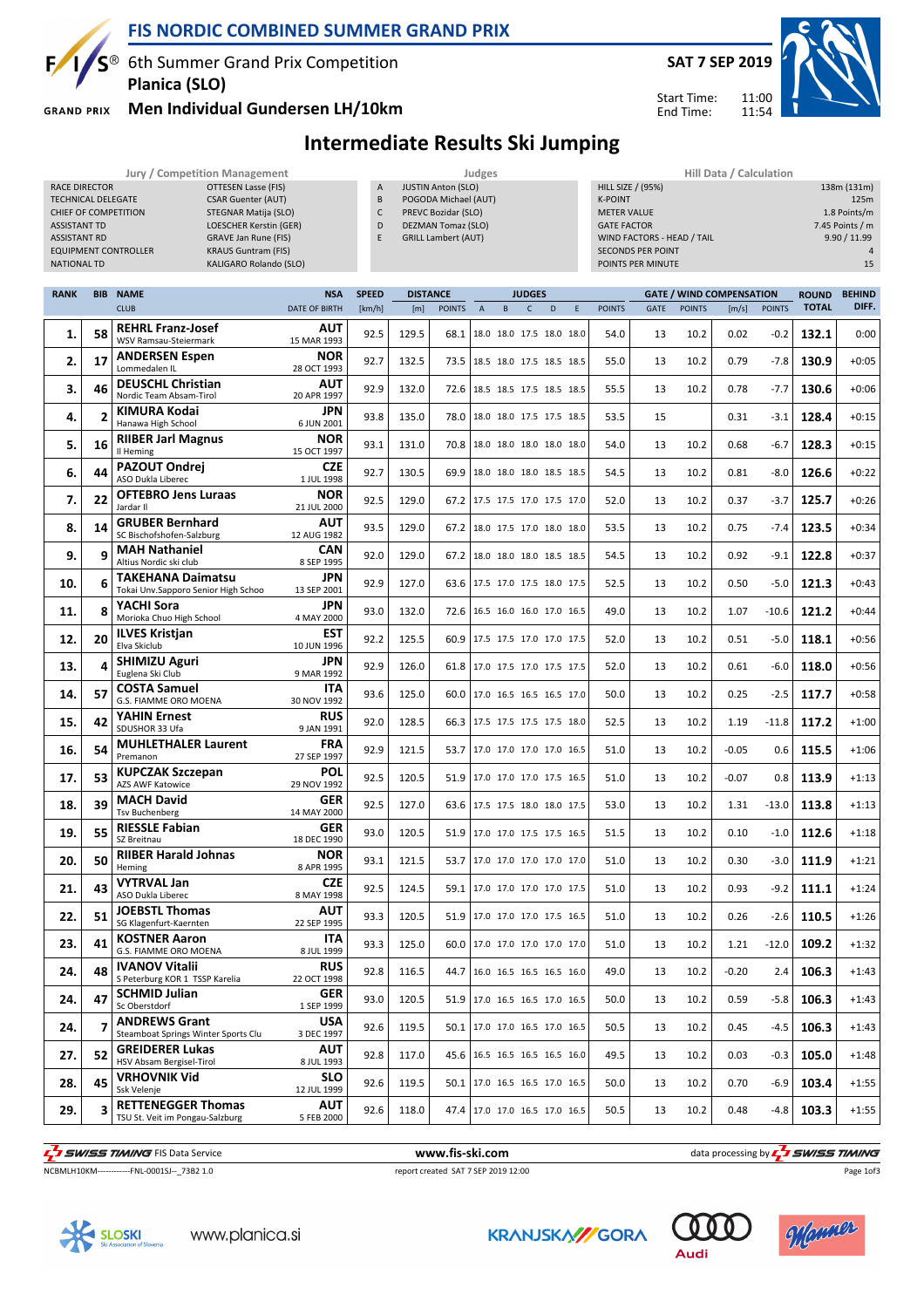

 $S^{\circledast}$  6th Summer Grand Prix Competition **Planica (SLO)**

**Men Individual Gundersen LH/10km GRAND PRIX** 

 $\mathbf{F}$ 



11:00 11:54 Start Time: End Time:



# **Intermediate Results Ski Jumping**

| <b>RANK</b> | <b>BIB</b>   | <b>NAME</b>                                               | <b>NSA</b>                | <b>SPEED</b> | <b>DISTANCE</b> |               |                | <b>JUDGES</b>                   |              |   |   | <b>GATE / WIND COMPENSATION</b> |             |               | <b>ROUND</b> | <b>BEHIND</b> |              |         |
|-------------|--------------|-----------------------------------------------------------|---------------------------|--------------|-----------------|---------------|----------------|---------------------------------|--------------|---|---|---------------------------------|-------------|---------------|--------------|---------------|--------------|---------|
|             |              | <b>CLUB</b>                                               | <b>DATE OF BIRTH</b>      | [km/h]       | [m]             | <b>POINTS</b> | $\overline{A}$ | R                               | $\mathsf{C}$ | D | F | <b>POINTS</b>                   | <b>GATE</b> | <b>POINTS</b> | [m/s]        | <b>POINTS</b> | <b>TOTAL</b> | DIFF.   |
| 30.         | 31           | <b>JELEN Rok</b><br>Ssk Velenje                           | <b>SLO</b><br>31 MAR 2000 | 92.2         | 119.5           | 50.1          |                | 17.0 16.5 16.0 17.0 16.0        |              |   |   | 49.5                            | 13          | 10.2          | 0.73         | $-7.2$        | 102.6        | $+1:58$ |
| 31.         | 37           | <b>PORTYK Tomas</b><br>LSK Lomnice nad Popelkou           | <b>CZE</b><br>6 APR 1996  | 92.4         | 119.5           | 50.1          |                | 17.0 17.0 16.5 17.0 16.5        |              |   |   | 50.5                            | 13          | 10.2          | 1.13         | $-11.2$       | 99.6         | $+2:10$ |
| 32.         | 26           | <b>HUETTEL Simon</b><br>Wsv 1922 weissenstadt             | <b>GER</b><br>4 AUG 1999  | 93.7         | 117.0           | 45.6          |                | 16.5 17.0 16.5 16.5 16.5        |              |   |   | 49.5                            | 13          | 10.2          | 0.61         | $-6.0$        | 99.3         | $+2:11$ |
| 33.         | 27           | <b>MAIER Jonas</b><br>Sc Waldau                           | <b>GER</b><br>6 JUL 1999  | 93.5         | 116.0           | 43.8          |                | 16.5 16.5 16.5 16.0 16.5        |              |   |   | 49.5                            | 13          | 10.2          | 0.77         | $-7.6$        | 95.9         | $+2:25$ |
| 34.         | 34           | <b>VAXELAIRE Lilian</b><br>S.C xonrupt                    | <b>FRA</b><br>4 FEB 1998  | 92.8         | 113.0           | 38.4          |                | 16.0 16.5 16.0 16.5 16.0        |              |   |   | 48.5                            | 13          | 10.2          | 0.25         | $-2.5$        | 94.6         | $+2:30$ |
| 35.         | 21           | <b>MARUSARZ Wojciech</b><br>AZS Zakopane                  | POL<br>28 MAY 1993        | 92.3         | 113.0           | 38.4          |                | 16.0 16.0 16.0 16.0 16.5        |              |   |   | 48.0                            | 13          | 10.2          | 0.40         | $-4.0$        | 92.6         | $+2:38$ |
| 36.         | 40           | <b>HAHN Martin</b><br><b>VSC Klingenthal</b>              | <b>GER</b><br>6 MAY 1997  | 92.4         | 114.5           | 41.1          |                | 16.0 16.5 16.5 16.5 16.0        |              |   |   | 49.0                            | 13          | 10.2          | 1.06         | $-10.5$       | 89.8         | $+2:49$ |
| 37.         | 10           | <b>DANEK Lukas</b><br>ASO Dukla Liberec                   | <b>CZE</b><br>19 SEP 1997 | 93.2         | 113.5           | 39.3          |                | 16.0 16.5 16.5 16.0 16.0        |              |   |   | 48.5                            | 13          | 10.2          | 0.92         | $-9.1$        | 88.9         | $+2:53$ |
| 38.         | 29           | <b>PARK Jeun</b>                                          | <b>KOR</b><br>11 MAR 1993 | 93.2         | 113.0           | 38.4          |                | 16.0 16.5 16.5 16.0 16.0        |              |   |   | 48.5                            | 13          | 10.2          | 0.85         | $-8.4$        | 88.7         | $+2:54$ |
| 38.         | 5            | <b>OFTEBRO Einar Luraas</b><br>Jardar II                  | <b>NOR</b><br>6 AUG 1998  | 92.7         | 111.0           |               |                | 34.8 15.5 16.0 16.0 15.5 16.0   |              |   |   | 47.5                            | 13          | 10.2          | 0.38         | $-3.8$        | 88.7         | $+2:54$ |
| 40.         | 23           | <b>MATSUZAWA Hiroto</b><br>Hakuba High School             | JPN<br>10 DEC 2000        | 92.9         | 109.0           | 31.2          |                | 16.0 16.5 16.5 16.5 16.0        |              |   |   | 49.0                            | 13          | 10.2          | 0.43         | $-4.3$        | 86.1         | $+3:04$ |
| 41.         | 35           | <b>MRAZ Samuel</b><br>KSG Klagenfurt-Kaernten             | <b>AUT</b><br>2 JUL 1998  | 92.6         | 110.5           | 33.9          |                | 16.0 16.0 16.5 16.0 16.0        |              |   |   | 48.0                            | 13          | 10.2          | 0.77         | $-7.6$        | 84.5         | $+3:10$ |
| 42.         | 11           | <b>KIMURA Yoshihiro</b><br>Senshu Unv.                    | <b>JPN</b><br>24 JUL 1998 | 92.5         | 112.0           |               |                | 36.6 16.0 15.5 15.5 16.0 16.5   |              |   |   | 47.5                            | 13          | 10.2          | 1.12         | $-11.1$       | 83.2         | $+3:16$ |
| 42.         | $\mathbf{1}$ | <b>JAROSZ Mateusz</b><br>Ts Wisla zakopane                | POL<br>22 APR 2002        | 94.5         | 114.0           | 40.2          |                | 16.5 16.5 16.0 16.5 16.5        |              |   |   | 49.5                            | 15          |               | 0.66         | $-6.5$        | 83.2         | $+3:16$ |
| 44.         | 36           | <b>RUNGGALDIER Lukas</b><br>GRUPPO SCIATORI FIAMME GIALLE | <b>ITA</b><br>31 JUL 1987 | 92.4         | 108.5           | 30.3          |                | 15.0 15.5 15.5 15.0 15.0        |              |   |   | 45.5                            | 13          | 10.2          | 0.77         | $-7.6$        | 78.4         | $+3:35$ |
| 45.         | 19           | <b>BRECL Gasper</b><br>Ssk Velenje                        | SLO<br>18 NOV 1999        | 92.4         | 105.0           |               |                | 24.0   16.0 16.0 16.0 16.0 15.0 |              |   |   | 48.0                            | 13          | 10.2          | 0.45         | $-4.5$        | 77.7         | $+3:38$ |
| 46.         | 38           | <b>RAINER Marc Luis</b><br>SK Saalfelden-Salzburg         | <b>AUT</b><br>22 SEP 1999 | 92.4         | 108.0           | 29.4          |                | 16.0 16.0 16.5 16.0 16.0        |              |   |   | 48.0                            | 13          | 10.2          | 1.06         | $-10.5$       | 77.1         | $+3:40$ |
| 47.         | 28           | <b>VALLET Edgar</b><br><b>CSR Pontarlier</b>              | <b>FRA</b><br>26 JUN 2000 | 92.7         | 106.0           | 25.8          |                | 15.5 16.0 16.0 15.5 15.5        |              |   |   | 47.0                            | 13          | 10.2          | 0.62         | $-6.1$        | 76.9         | $+3:41$ |
| 48.         | 32           | <b>BUZZI Raffaele</b><br>C.S. CARABINIERI SEZ. SCI        | <b>ITA</b><br>17 JUL 1995 | 92.6         | 103.5           |               |                | 21.3 15.5 16.0 15.5 15.5 15.5   |              |   |   | 46.5                            | 13          | 10.2          | 0.76         | $-7.5$        | 70.5         | $+4:06$ |
| 49.         | 25           | <b>CLARET TOURNIER Samy</b><br>C.S chamonix               | <b>FRA</b><br>20 MAY 1999 | 92.3         | 101.0           | 16.8          |                | 15.5 15.5 16.0 15.5 15.5        |              |   |   | 46.5                            | 13          | 10.2          | 0.70         | $-6.9$        | 66.6         | $+4:22$ |
| 50.         | 13           | <b>MASTIEV Samir</b><br>Ekaterinburg Dinamo               | <b>RUS</b><br>13 JAN 1993 | 92.2         | 97.5            |               |                | 10.5 15.5 15.5 15.0 15.5 15.0   |              |   |   | 46.0                            | 13          | 10.2          | 0.91         | $-9.0$        | 57.7         | $+4:58$ |
|             |              |                                                           |                           |              |                 |               |                |                                 |              |   |   |                                 |             |               |              |               |              |         |

**Disqualified**

|    | 12   GRAABAK Joergen  | <b>NOR</b> | SCE <sub>4</sub> |
|----|-----------------------|------------|------------------|
| 15 | BJOERNSTAD Espen      | <b>NOR</b> | SCE <sub>4</sub> |
| 18 | JELEN Ozbej           | <b>SLO</b> | SCE <sub>4</sub> |
| 24 | KUDZIA Piotr          | POL        | SCE <sub>4</sub> |
| 30 | TYRODE Mael           | <b>FRA</b> | SCE <sub>4</sub> |
| 33 | <b>LEHNERT Luis</b>   | GER        | SCE <sub>4</sub> |
| 49 | <b>FRENZEL Eric</b>   | GER        | SCE <sub>4</sub> |
| 56 | <b>GERARD Antoine</b> | <b>FRA</b> | SCE <sub>4</sub> |

**reason for disqualification**

SCE 4 : SUIT

NCBMLH10KM------------FNL-0001SJ--\_73B2 1.0 report created SAT 7 SEP 2019 12:00

THE SUNSES TIMING FIS Data Service **the Contract of Contract Automatic Service** www.fis-ski.com data processing by  $\frac{1}{2}$  SWISS TIMING

Page 2of3







**Audi**